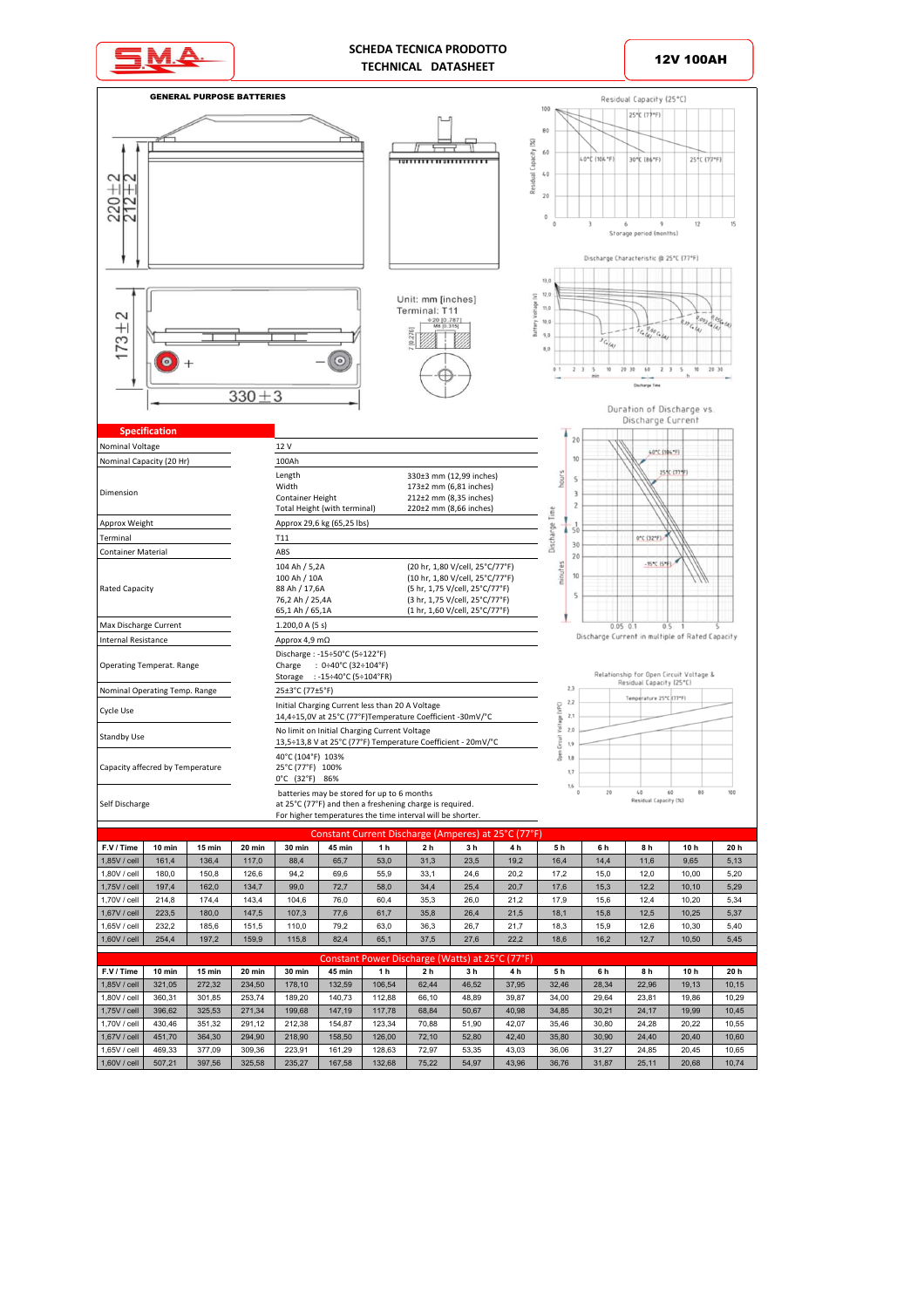|      |       |       |       |       | Constant Current Discharge (Amperes) at 25°C (77°F) |      |      |      |      |      |      |      |       |      |
|------|-------|-------|-------|-------|-----------------------------------------------------|------|------|------|------|------|------|------|-------|------|
|      | 10    | 15    | 20    | 30    | 45                                                  | 60   | 120  | 180  | 240  | 300  | 360  | 480  | 600   | 1200 |
| 1.85 | 161.4 | 136.4 | 117.0 | 88.4  | 65.7                                                | 53.0 | 31.3 | 23.5 | 19.2 | 16.4 | 14.4 | 11.6 | 9.65  | 5,13 |
| 1.8  | 180.0 | 150.8 | 126.6 | 94.2  | 69.6                                                | 55.9 | 33.1 | 24.6 | 20.2 | 17.2 | 15.0 | 12.0 | 10.00 | 5.20 |
| 1.75 | 197.4 | 162.0 | 134.7 | 99.0  | 72.7                                                | 58.0 | 34.4 | 25.4 | 20.7 | 17.6 | 15.3 | 12.2 | 10.10 | 5.29 |
| 1.7  | 214.8 | 174.4 | 143.4 | 104.6 | 76.0                                                | 60.4 | 35.3 | 26.0 | 21,2 | 17.9 | 15.6 | 12.4 | 10.20 | 5,34 |
| 1.67 | 223.5 | 180.0 | 147.5 | 107.3 | 77.6                                                | 61.7 | 35.8 | 26.4 | 21.5 | 18.1 | 15.8 | 12.5 | 10.25 | 5,37 |
| 1.65 | 232.2 | 185.6 | 151.5 | 110.0 | 79.2                                                | 63.0 | 36,3 | 26.7 | 21.7 | 18.3 | 15,9 | 12.6 | 10.30 | 5,40 |
| 1.6  | 254.4 | 197.2 | 159.9 | 115.8 | 82.4                                                | 65,1 | 37.5 | 27.6 | 22,2 | 18.6 | 16,2 | 12.7 | 10.50 | 5,45 |
| 1.85 | 134.6 | 114.4 | 95.7  | 76.1  | 57.6                                                | 47.1 | 30.0 | 23.7 | 19.4 | 15.6 | 13.6 | 11.0 | 9.44  | 5,15 |
| 1.8  | 171.9 | 138.3 | 113.1 | 89.8  | 67.0                                                | 52.8 | 32.8 | 25.6 | 20.7 | 16.8 | 14.6 | 11.7 | 10.00 | 5,20 |
| 1.75 | 188.9 | 151.0 | 121.7 | 93.2  | 69,5                                                | 55,3 | 34.0 | 26,0 | 21,2 | 17.2 | 15,0 | 11.9 | 10.10 | 5,25 |
|      | 205.9 | 161.2 | 127.9 | 97.0  | 72.3                                                | 57.0 | 35.3 | 26.8 | 21.7 | 17.7 | 15,3 | 12.1 | 10.20 | 5,35 |
| 1.67 | 214.1 | 166.3 | 131.9 | 99.7  | 73.2                                                | 58.0 | 35.8 | 27.4 | 22.1 | 17.9 | 15.5 | 12.2 | 10.30 | 5,39 |
| 1.65 | 222.2 | 171.4 | 135.9 | 102.3 | 74.1                                                | 58.9 | 36.3 | 27.9 | 22,5 | 18.1 | 15.6 | 12.3 | 10.40 | 5.42 |
| 1.6  | 241.3 | 183.4 | 144.8 | 108.0 | 77.2                                                | 61.0 | 37.6 | 28.7 | 23.2 | 18.7 | 16.0 | 12.4 | 10.50 | 5.45 |

|      |       |       |       |       |       |       | Constant Power Discharge (Watts) at 25°C (77°F) |      |      |       |      |       |      |       |
|------|-------|-------|-------|-------|-------|-------|-------------------------------------------------|------|------|-------|------|-------|------|-------|
|      | 10    | 15    | 20    | 30    | 45    | 60    | 120                                             | 180  | 240  | 300   | 360  | 480   | 600  | 1200  |
| 1.85 | 298.1 | 254.5 | 220.5 | 168.5 | 126.4 | 102.2 | 60.8                                            | 45.7 | 37.5 | 32.2  | 28.2 | 22.9  | 19.1 | 10.15 |
| .8   | 328.6 | 277.6 | 235.1 | 176.8 | 132.7 | 107,2 | 63,8                                            | 47.7 | 39,2 | 33,6  | 29,4 | 23.7  | 19,8 | 10,29 |
| 1.75 | 354.6 | 294.6 | 247.8 | 184.3 | 137.3 | 110.8 | 66.0                                            | 49.1 | 40.1 | 34.3  | 29.9 | 24.0  | 19.9 | 10.45 |
|      | 377.1 | 312.7 | 261.8 | 193.6 | 143.0 | 115.0 | 67.6                                            | 50.1 | 41.0 | 34.8  | 30.4 | 24.3  | 20.1 | 10.54 |
| 1.67 | 390.5 | 321.5 | 268.2 | 197.8 | 145.4 | 117.1 | 68.4                                            | 50.7 | 41.4 | 35.05 | 30.6 | 24.45 | 20.2 | 10,59 |
| 1.65 | 403.9 | 330.2 | 274.5 | 201.9 | 147.7 | 119.1 | 69.2                                            | 51.3 | 41,8 | 35.3  | 30,8 | 24.6  | 20,3 | 10,64 |
| 1.6  | 432.4 | 345.1 | 286.6 | 211.1 | 152.9 | 122.4 | 71.1                                            | 52.7 | 42.6 | 35.9  | 31.3 | 24.8  | 20.5 | 10.73 |
| 1.85 | 248.6 | 213.5 | 180.4 | 145.0 | 110.7 | 90.9  | 58,3                                            | 46.3 | 37,9 | 30.6  | 26,8 | 21.8  | 18.7 | 10,2  |
| 1,8  | 313.9 | 254.5 | 210.1 | 168.5 | 127.7 | 101.3 | 63.2                                            | 49.5 | 40,3 | 32.8  | 28,6 | 23.1  | 19.8 | 10,3  |
| 1.75 | 339.3 | 274.6 | 223.9 | 173.5 | 131.3 | 105.5 | 65,3                                            | 50,2 | 41.0 | 33.5  | 29.3 | 23.4  | 19.9 | 10.4  |
|      | 361.5 | 289.1 | 233.5 | 179.5 | 136.0 | 108.5 | 67.8                                            | 51,5 | 42,0 | 34.3  | 29,8 | 23.7  | 20.1 | 10,6  |
| 1.67 | 375.1 | 298.1 | 244.2 | 184.4 | 138.1 | 110.3 | 68.8                                            | 52,5 | 41.7 | 34.9  | 30,2 | 24.1  | 20,3 | 10,6  |
| 1.65 | 386.5 | 305.0 | 246.2 | 187.8 | 138.1 | 111.3 | 69.3                                            | 53.5 | 43.3 | 35.1  | 30.4 | 24.0  | 20.5 | 10.7  |
| 1.6  | 410.1 | 320.8 | 259.4 | 196.9 | 143.2 | 114.7 | 71.2                                            | 54.9 | 44.5 | 36.2  | 31.0 | 24.2  | 20.7 | 10.8  |





|      |     |        |        |        |        |        | Constant Power Discharge (Watts) at 2 |        | 25°C  | (77°F) |       |       |       |       |       |       |
|------|-----|--------|--------|--------|--------|--------|---------------------------------------|--------|-------|--------|-------|-------|-------|-------|-------|-------|
|      |     |        |        |        | 20     | w      | 45                                    | 60     | 120   | 180    | 240   | 300   | 360   | 480   | 600   | 1200  |
| 1.85 | 474 | 381.80 | 298,10 | 254.50 | 220.50 | 168.50 | 126,40                                | 102,20 | 60.80 | 45.70  | 37,50 | 32,20 | 28.20 | 22,90 | 19,10 | 10,15 |
| 1,8  | 552 | 445.00 | 328.60 | 277.60 | 235.10 | 176.80 | 132.70                                | 107.20 | 63.80 | 47.70  | 39.20 | 33.60 | 29.40 | 23.70 | 19,80 | 10.29 |
| 1.75 | 612 | 492.90 | 354.60 | 294.60 | 247.80 | 184.30 | 137,30                                | 110.80 | 66.00 | 49.10  | 40.10 | 34,30 | 29.90 | 24.00 | 19,90 | 10.45 |
| 1,7  | 679 | 547.40 | 377.10 | 312.70 | 261.80 | 193.60 | 143.00                                | 115.00 | 67.60 | 50.10  | 41.00 | 34.80 | 30.40 | 24.30 | 20.10 | 10.54 |
| 1.65 | 750 | 604.80 | 403.90 | 330.20 | 274.50 | 201.90 | 147.70                                | 119.10 | 69.20 | 51.30  | 41.80 | 35.30 | 30.80 | 24.60 | 20.30 | 10.64 |
| 1.6  | 834 | 672.40 | 432.40 | 345.10 | 286.60 | 211.10 | 152,90                                | 122.40 | 71.10 | 52.70  | 42.60 | 35,90 | 31.30 | 24.80 | 20.50 | 10.73 |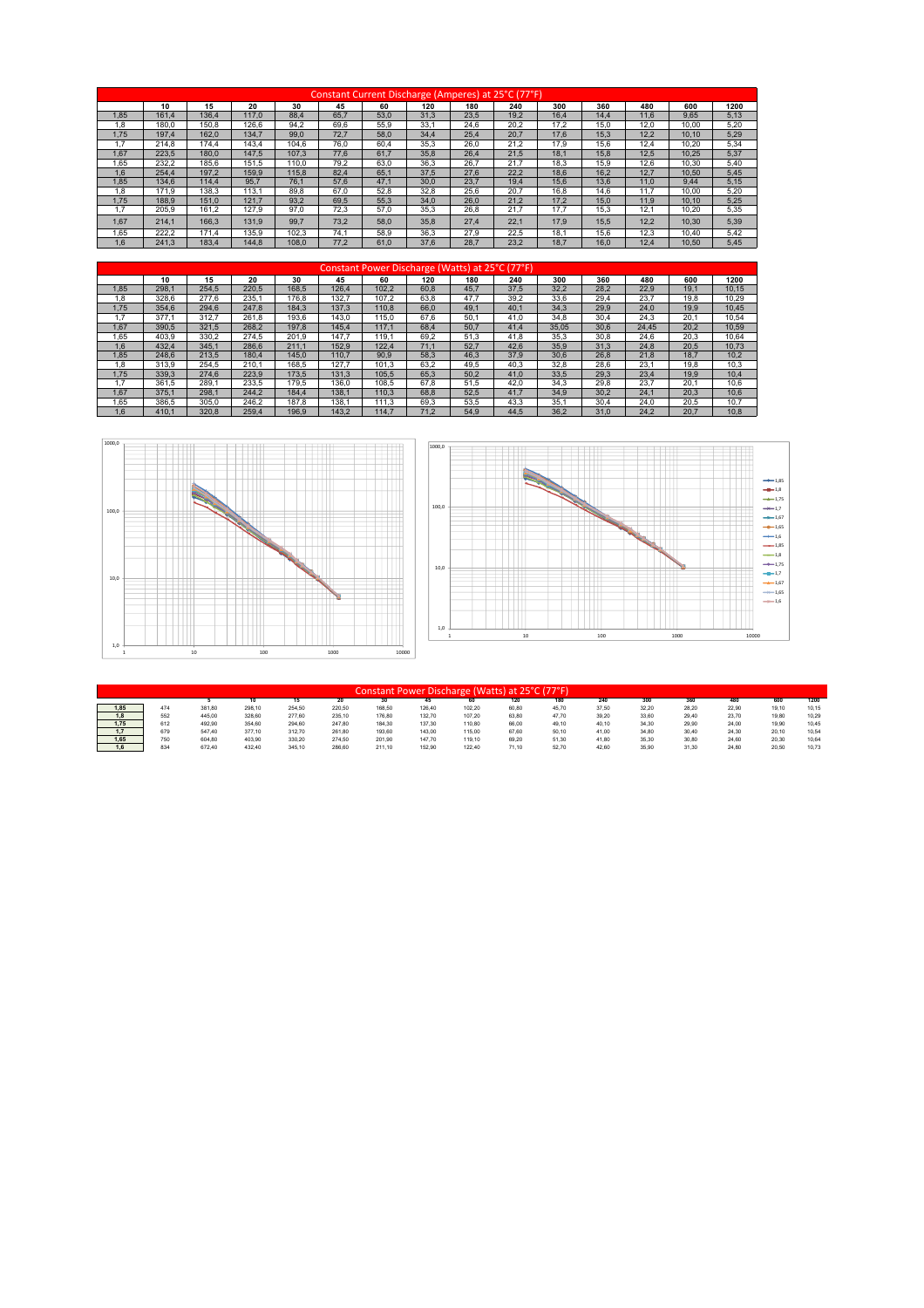## Constant Current Discharge (Amperes) at 25°C (77°F) Constant Current Discharge (Amperes) at 25°C (77°F)

| 10 min | 15 min | 20 min | 30 min | 45 min | 1 <sub>h</sub> | 2 <sub>h</sub> | 3 <sub>h</sub> | 4 h   | 5 h   | 6 <sub>h</sub> | 8 h    | 10h    | 20 h   | 10 min | 15 min | 20 min | 30 min | 45 min | 1 <sub>h</sub> | 2 <sub>h</sub> | 3 h | 4 <sub>h</sub> | 5 <sub>h</sub> | 6 h | 8h  | 10h  | 20 h |
|--------|--------|--------|--------|--------|----------------|----------------|----------------|-------|-------|----------------|--------|--------|--------|--------|--------|--------|--------|--------|----------------|----------------|-----|----------------|----------------|-----|-----|------|------|
| 26,90  | 34.10  | 39.00  | 44.20  | 49.28  | 53.00          | 62.60          | 70.50          | 76.80 | 82.00 | 86.40          | 92.80  | 96.50  | 102.60 | 28%    | 35%    | 40%    | 46%    | 51%    | 55%            | 65%            | 73% | 80%            | 85%            | 90% | 96% | 100% | 1069 |
| 30.00  | 37.70  | 42.20  | 47.10  | 52.20  | 55.90          | 66.20          | 73.80          | 80.80 | 86.00 | 90.00          | 96.00  | 100,00 | 104.00 | 30%    | 38%    | 42%    | 47%    | 52%    | 56%            | 66%            | 74% | 81%            | 86%            | 90% | 96% | 100% | 1049 |
| 32.90  | 40.50  | 44.90  | 49.50  | 54.53  | 58.00          | 68.80          | 76.20          | 82.80 | 88.00 | 91.80          | 97.60  | 101.00 | 105.80 | 33%    | 40%    | 44%    | 49%    | 54%    | 57%            | 68%            | 75% | 82%            | 87%            | 91% | 97% | 100% | 1059 |
| 35.80  | 43.60  | 47.80  | 52.30  | 57.00  | 60.40          | 70.60          | 78.00          | 84.80 | 89.50 | 93.60          | 99.20  | 102.00 | 106.80 | 35%    | 43%    | 47%    | 51%    | 56%    | 59%            | 69%            | 76% | 83%            | 88%            | 92% | 97% | 100% | 1059 |
| 37.25  | 45.00  | 49.15  | 53.65  | 58.20  | 61.70          | 71.60          | 79.05          | 85.80 | 90.50 | 94.50          | 100.00 | 102.50 | 107.40 | 36%    | 44%    | 48%    | 52%    | 57%    | 60%            | 70%            | 77% | 84%            | 88%            | 92% | 98% | 100% | 1059 |
| 38,70  | 46.40  | 50.50  | 55.00  | 59,40  | 63.00          | 72.60          | 80.10          | 86.80 | 91.50 | 95,40          | 100.80 | 103.00 | 108,00 | 38%    | 45%    | 49%    | 53%    | 58%    | 61%            | 70%            | 78% | 84%            | 89%            | 93% | 98% | 100% | 1059 |
| 42,40  | 49.30  | 53.30  | 57.90  | 61.80  | 65.10          | 75.00          | 82.80          | 88.80 | 93,00 | 97.20          | 101.60 | 105,00 | 109.00 | 40%    | 47%    | 51%    | 55%    | 59%    | 62%            | 71%            | 79% | 85%            | 89%            | 93% | 97% | 100% | 1049 |

| $0 \text{ min}$ | 15 min | 20 min | 30 min | 45 min | 1 <sub>h</sub> | 2 <sub>h</sub> | 3 <sub>h</sub> | 4 <sub>h</sub> | 5 h   | 6 h   | 8 h    | 10 h   | 20 h   | $10$ min | 15 min | 20 min | 30 min | 45 min | 1 <sub>h</sub> | 2 <sub>h</sub> | 3 <sub>h</sub> | 4h  | 5 <sub>h</sub> | 6 h | 8 h | 10h  | 20 h |
|-----------------|--------|--------|--------|--------|----------------|----------------|----------------|----------------|-------|-------|--------|--------|--------|----------|--------|--------|--------|--------|----------------|----------------|----------------|-----|----------------|-----|-----|------|------|
| 26.90           | 34.10  | 39.00  | 44.20  | 49.28  | 53.00          | 62.60          | 70.50          | 76.80          | 82.00 | 86.40 | 92.80  | 96.50  | 102.60 | 28%      | 35%    | 40%    | 46%    | 51%    | 55%            | 65%            | 73%            | 80% | 85%            | 90% | 96% | 100% | 106% |
| 30.00           | 37.70  | 42.20  | 47.10  | 52.20  | 55.90          | 66.20          | 73.80          | 80.80          | 86.00 | 90.00 | 96.00  | 100.00 | 104.00 | 30%      | 38%    | 42%    | 47%    | 52%    | 56%            | 66%            | 74%            | 81% | 86%            | 90% | 96% | 100% | 104% |
| 32.90           | 40.50  | 44.90  | 49.50  | 54.53  | 58.00          | 68.80          | 76.20          | 82.80          | 88.00 | 91.80 | 97.60  | 101.00 | 105.80 | 33%      | 40%    | 44%    | 49%    | 54%    | 57%            | 68%            | 75%            | 82% | 87%            | 91% | 97% | 100% | 105% |
| 35.80           | 43.60  | 47.80  | 52.30  | 57.00  | 60.40          | 70.60          | 78.00          | 84.80          | 89.50 | 93.60 | 99.20  | 102.00 | 106.80 | 35%      | 43%    | 47%    | 51%    | 56%    | 59%            | 69%            | 76%            | 83% | 88%            | 92% | 97% | 100% | 105% |
| 37.25           | 45.00  | 49.15  | 53.65  | 58.20  | 61.70          | 71.60          | 79.05          | 85.80          | 90.50 | 94.50 | 100.00 | 102.50 | 107.40 | 36%      | 44%    | 48%    | 52%    | 57%    | 60%            | 70%            | 77%            | 84% | 88%            | 92% | 98% | 100% | 105% |
| 38.70           | 46.40  | 50.50  | 55.00  | 59.40  | 63.00          | 72.60          | 80.10          | 86.80          | 91.50 | 95.40 | 100.80 | 103.00 | 108.00 | 38%      | 45%    | 49%    | 53%    | 58%    | 61%            | 70%            | 78%            | 84% | 89%            | 93% | 98% | 100% | 105% |
| 42.40           | 49.30  | 53.30  | 57.90  | 61.80  | 65.10          | 75.00          | 82.80          | 88.80          | 93.00 | 97.20 | 101.60 | 105.00 | 109.00 | 40%      | 47%    | 51%    | 55%    | 59%    | 62%            | 71%            | 79%            | 85% | 89%            | 93% | 97% | 100% | 104% |

## **10 min 15 min 20 min 30 min 45 min 1 h 2 h 3 h 4 h 5 h 6 h 8 h 10 h 20 h 10 min 15 min 20 min 30 min 45 min 1 h 2 h 3 h 4 h 5 h 6 h 8 h 10 h 20 h** Constant Power Discharge (Watts) at 25°C (77°F)

|                 |        |        |        |        |                |                |                | Constant Power Discharge (Watts) at 25°C (77°F) |                |                |        |                 |        |          |          |        |        | Constant Power Discharge (Watts) at 25°C (77°F) |                |                |                |                |                |                |     |      |      |
|-----------------|--------|--------|--------|--------|----------------|----------------|----------------|-------------------------------------------------|----------------|----------------|--------|-----------------|--------|----------|----------|--------|--------|-------------------------------------------------|----------------|----------------|----------------|----------------|----------------|----------------|-----|------|------|
| $0 \text{ min}$ | 15 min | 20 min | 30 min | 45 min | 1 <sub>h</sub> | 2 <sub>h</sub> | 3 <sub>h</sub> | 4 <sub>h</sub>                                  | 5 <sub>h</sub> | 6 <sub>h</sub> | 8h     | 10 <sub>h</sub> | 20 h   | $10$ min | $15$ min | 20 min | 30 min | 45 min                                          | 1 <sub>h</sub> | 2 <sub>h</sub> | 3 <sub>h</sub> | 4 <sub>h</sub> | 5 <sub>h</sub> | 6 <sub>h</sub> | 8h  | 10h  | 20 h |
| 53,51           | 68.08  | 78.17  | 89.05  | 99.44  | 106.54         | 124.88         | 139.56         | 151.80                                          | 162.30         | 170.04         | 183.68 | 191.30          | 203.00 | 28%      | 36%      | 41%    | 47%    | 52%                                             | 56%            | 65%            | 73%            | 79%            | 85%            | 89%            | 96% | 100% | 106% |
| 60.05           | 75.46  | 84.58  | 94.60  | 105.55 | 112.88         | 132.20         | 146.67         | 159.48                                          | 170.00         | 177.84         | 190.48 | 198,60          | 205.80 | 30%      | 38%      | 43%    | 48%    | 53%                                             | 57%            | 67%            | 74%            | 80%            | 86%            | 90%            | 96% | 100% | 104% |
| 66.10           | 81,38  | 90.45  | 99.84  | 110.39 | 117.78         | 137,68         | 152.01         | 163.92                                          | 174.25         | 181.26         | 193.36 | 199.90          | 209.00 | 33%      | 41%      | 45%    | 50%    | 55%                                             | 59%            | 69%            | 76%            | 82%            | 87%            | 91%            | 97% | 100% | 105% |
| 71.74           | 87.83  | 97.04  | 106.19 | 116.15 | 123.34         | 141.76         | 155.70         | 168.28                                          | 177.30         | 184.80         | 194.24 | 202.20          | 211.00 | 35%      | 43%      | 48%    | 53%    | 57%                                             | 61%            | 70%            | 77%            | 83%            | 88%            | 91%            | 96% | 100% | 104% |
| 75.28           | 91.08  | 98.30  | 109.45 | 118.88 | 126.00         | 144.20         | 158.40         | 169.60                                          | 179.00         | 185.40         | 195.20 | 204.00          | 212.00 | 37%      | 45%      | 48%    | 54%    | 58%                                             | 62%            | 71%            | 78%            | 83%            | 88%            | 91%            | 96% | 100% | 104% |
| 78.22           | 94.27  | 103.12 | 111.96 | 120.97 | 128.63         | 145.94         | 160.05         | 172.12                                          | 180.30         | 187.62         | 198.80 | 204.50          | 213.00 | 38%      | 46%      | 50%    | 55%    | 59%                                             | 63%            | 71%            | 78%            | 84%            | 88%            | 92%            | 97% | 100% | 104% |
| 84,54           | 99,39  | 108,53 | 117,64 | 125.69 | 132,68         | 150,44         | 164,91         | 175,84                                          | 183,80         | 191,22         | 200,88 | 206,80          | 214.80 | 41%      | 48%      | 52%    | 57%    | 61%                                             | 64%            | 73%            | 80%            | 85%            | 89%            | 92%            | 97% | 100% | 104% |